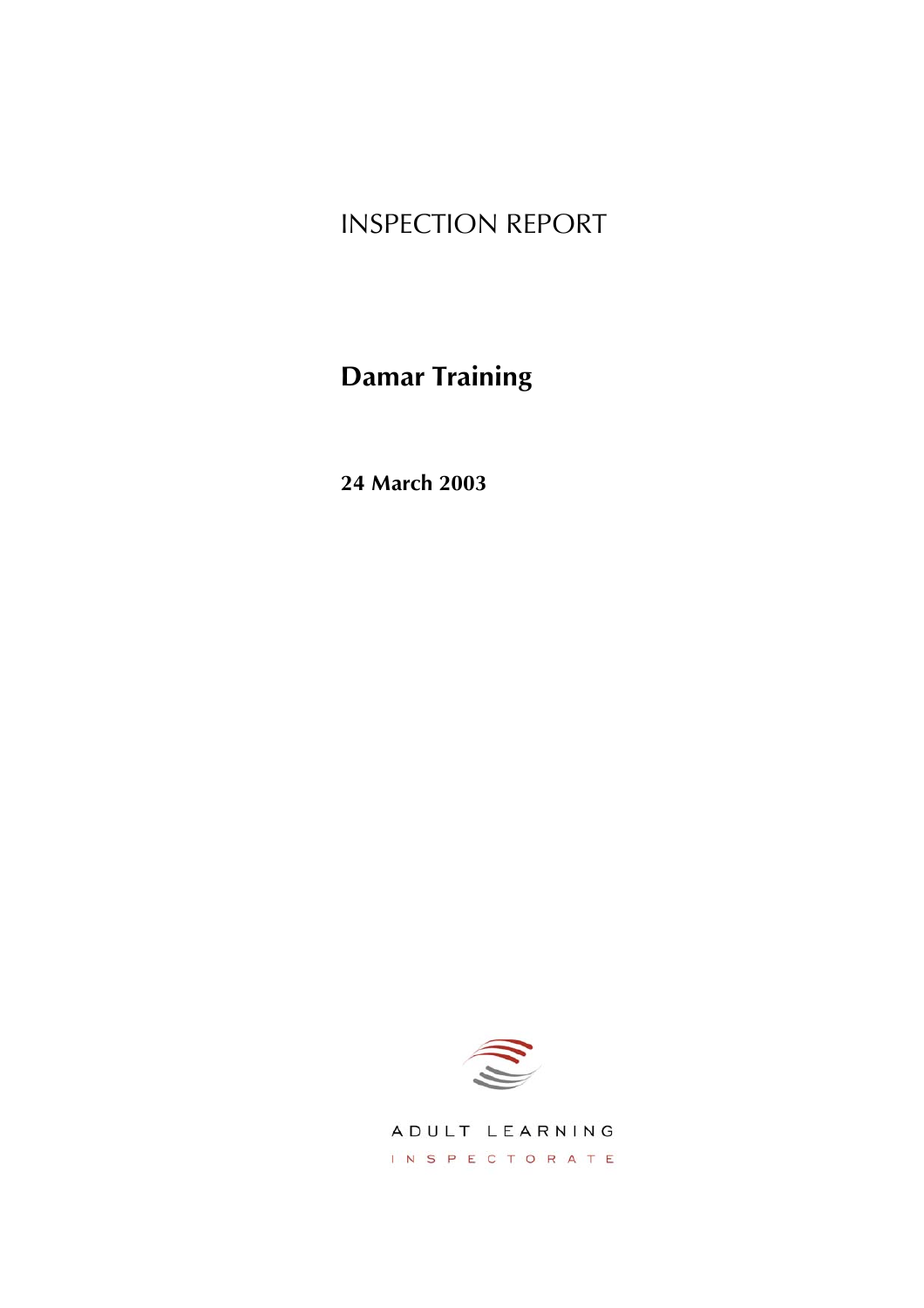#### **Grading**

Inspectors use a seven-point scale to summarise their judgements about the quality of learning sessions. The descriptors for the seven grades are:

- *ï grade 1 excellent*
- *ï grade 2 very good*
- *ï grade 3 good*
- *ï grade 4 satisfactory*
- *ï grade 5 unsatisfactory*
- *ï grade 6 poor*
- *ï grade 7 very poor.*

Inspectors use a five-point scale to summarise their judgements about the quality of provision in occupational/curriculum areas and Jobcentre Plus programmes. The same scale is used to describe the quality of leadership and management, which includes quality assurance and equality of opportunity. The descriptors for the five grades are:

- *ï grade 1 outstanding*
- *ï grade 2 good*
- *ï grade 3 satisfactory*
- *ï grade 4 unsatisfactory*
- *ï grade 5 very weak.*

The two grading scales relate to each other as follows:

| <b>SEVEN-POINT SCALE</b> | <b>FIVE-POINT SCALE</b> |  |  |  |  |  |
|--------------------------|-------------------------|--|--|--|--|--|
| grade 1                  | grade 1                 |  |  |  |  |  |
| grade 2                  |                         |  |  |  |  |  |
| grade 3                  | grade 2                 |  |  |  |  |  |
| grade 4                  | grade 3                 |  |  |  |  |  |
| grade 5                  | grade 4                 |  |  |  |  |  |
| grade 6                  |                         |  |  |  |  |  |
| grade 7                  | grade 5                 |  |  |  |  |  |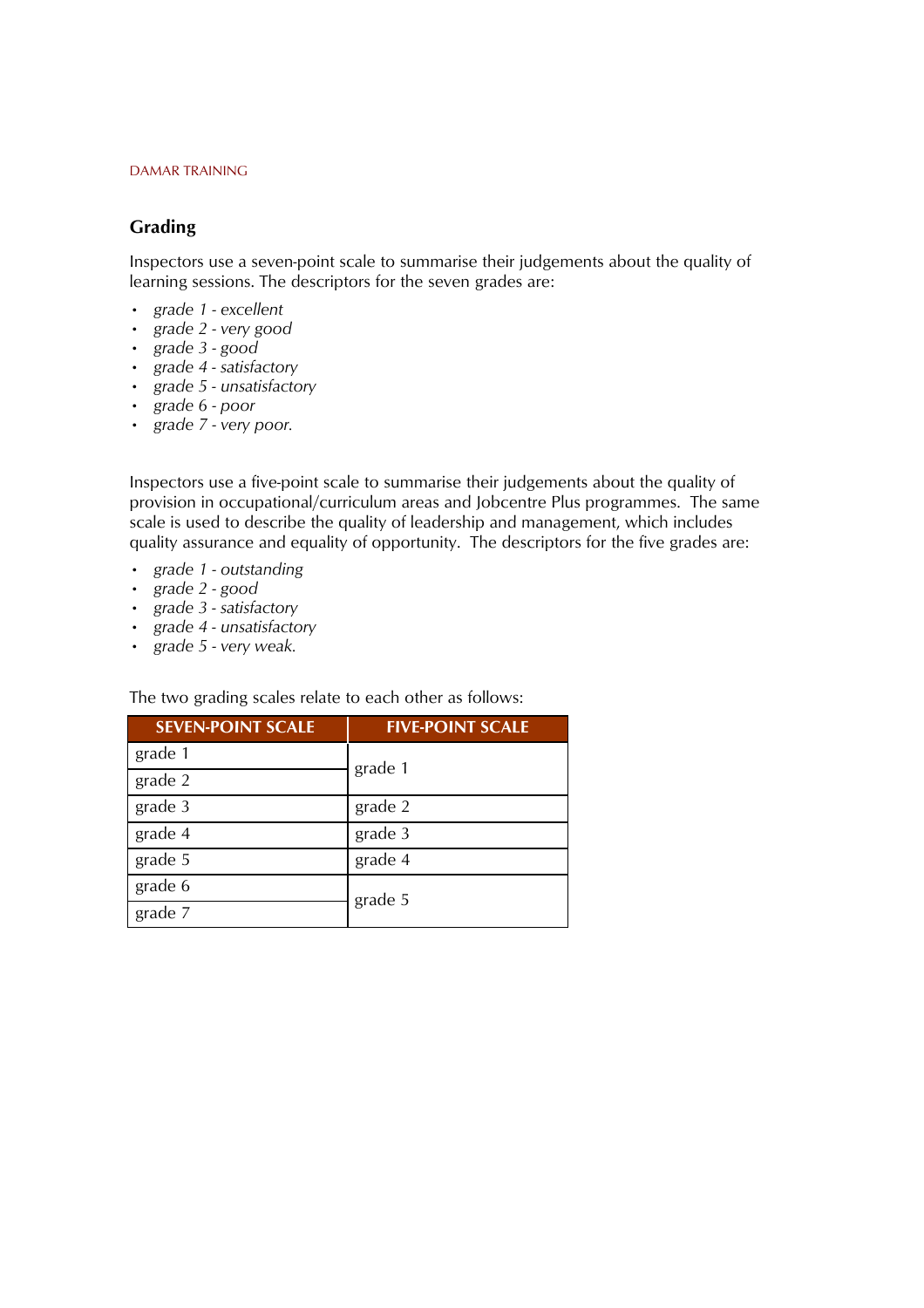#### **Adult Learning Inspectorate**

The Adult Learning Inspectorate (ALI) was established under the provisions of the *Learning and Skills Act 2000* to bring the inspection of all aspects of adult learning and work-based training within the remit of a single inspectorate. The ALI is responsible for inspecting a wide range of government-funded learning, including:

- work-based training for all people over 16
- provision in further education colleges for people aged 19 and over
- learndirect provision
- Adult and Community Learning
- training funded by Jobcentre Plus
- education and training in prisons, at the invitation of Her Majesty's Chief Inspector of Prisons.

Inspections are carried out in accordance with the Common Inspection Framework by teams of full-time inspectors and part-time associate inspectors who have knowledge of, and experience in, the work which they inspect. All providers are invited to nominate a senior member of their staff to participate in the inspection as a team member.

#### **Overall judgement**

In those cases where the overall judgement is that the provision is adequate, only those aspects of the provision which are less than satisfactory will be reinspected.

Provision will normally be deemed to be inadequate where:

- more than one third of published grades for occupational/curriculum areas, or
- leadership and management are judged to be less than satisfactory

This provision will be subject to a full reinspection.

The final decision as to whether the provision is inadequate rests with the Chief Inspector of Adult Learning. A statement as to whether the provision is adequate or not is included in the summary section of the inspection report.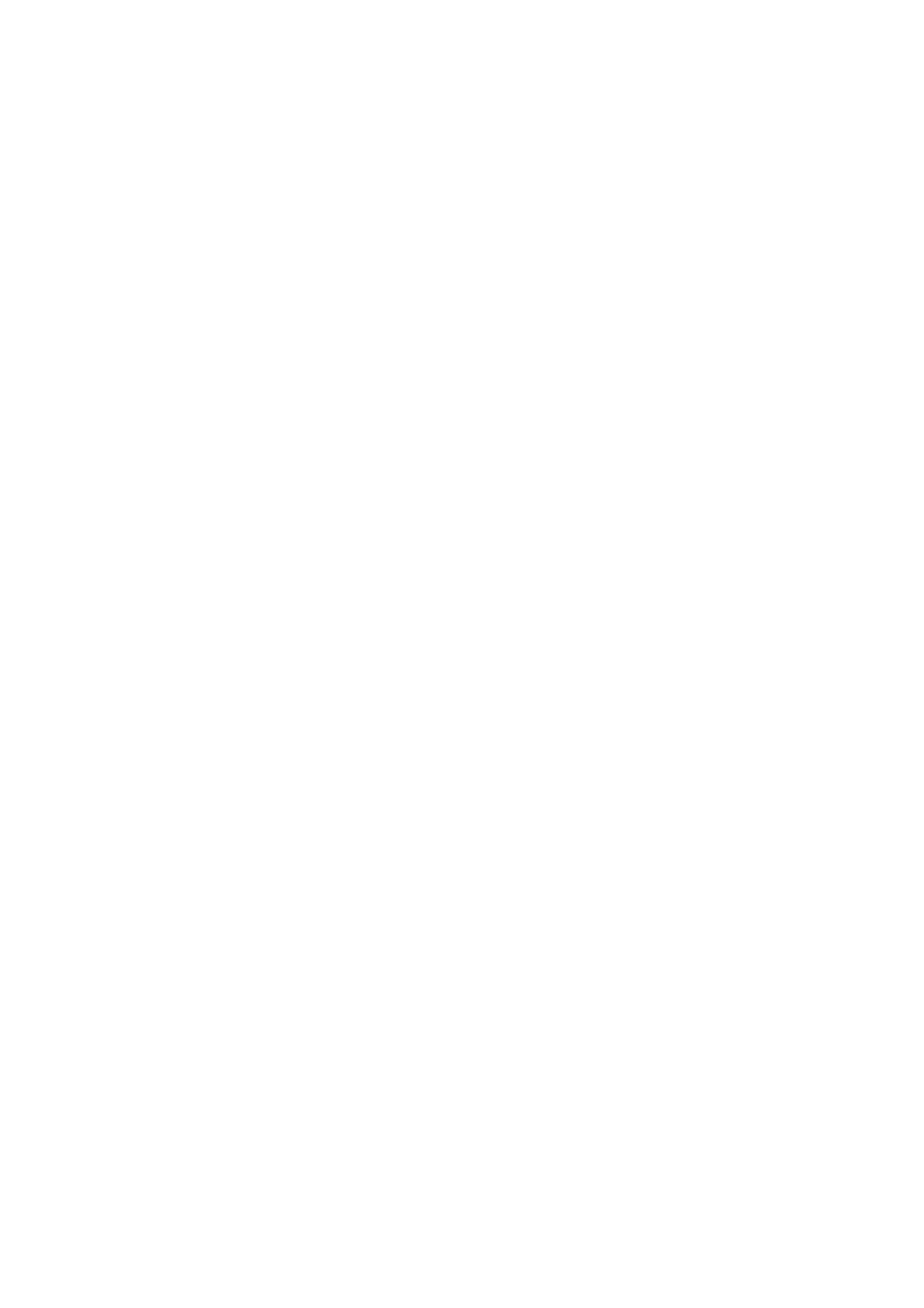## **SUMMARY**

#### **The provider**

Damar Training is a private company which offers work-based provision in Stockport and the Greater Manchester area, from its premises in Stockport town centre. The company provides vocational training to adults and young learners in business administration, management and professional, more specifically, in business administration and accounting.

#### **Overall judgement**

The quality of the provision is adequate to meet the reasonable needs of those receiving it. More specifically, provision in business administration and accounting is satisfactory. Damar Training's leadership and management, quality assurance and equal opportunities are also satisfactory.

#### **GRADES**

| Business administration, management & professional |  |
|----------------------------------------------------|--|
| Contributory grades:                               |  |
| Work-based learning for young people               |  |

#### **KEY STRENGTHS**

- good support for learners
- good additional courses
- particularly effective management of links with employers
- good monitoring of training processes

#### **KEY WEAKNESSES**

- low retention and achievement rates
- insufficient planning for basic skills
- $\cdot$  insufficient promotion of equal opportunities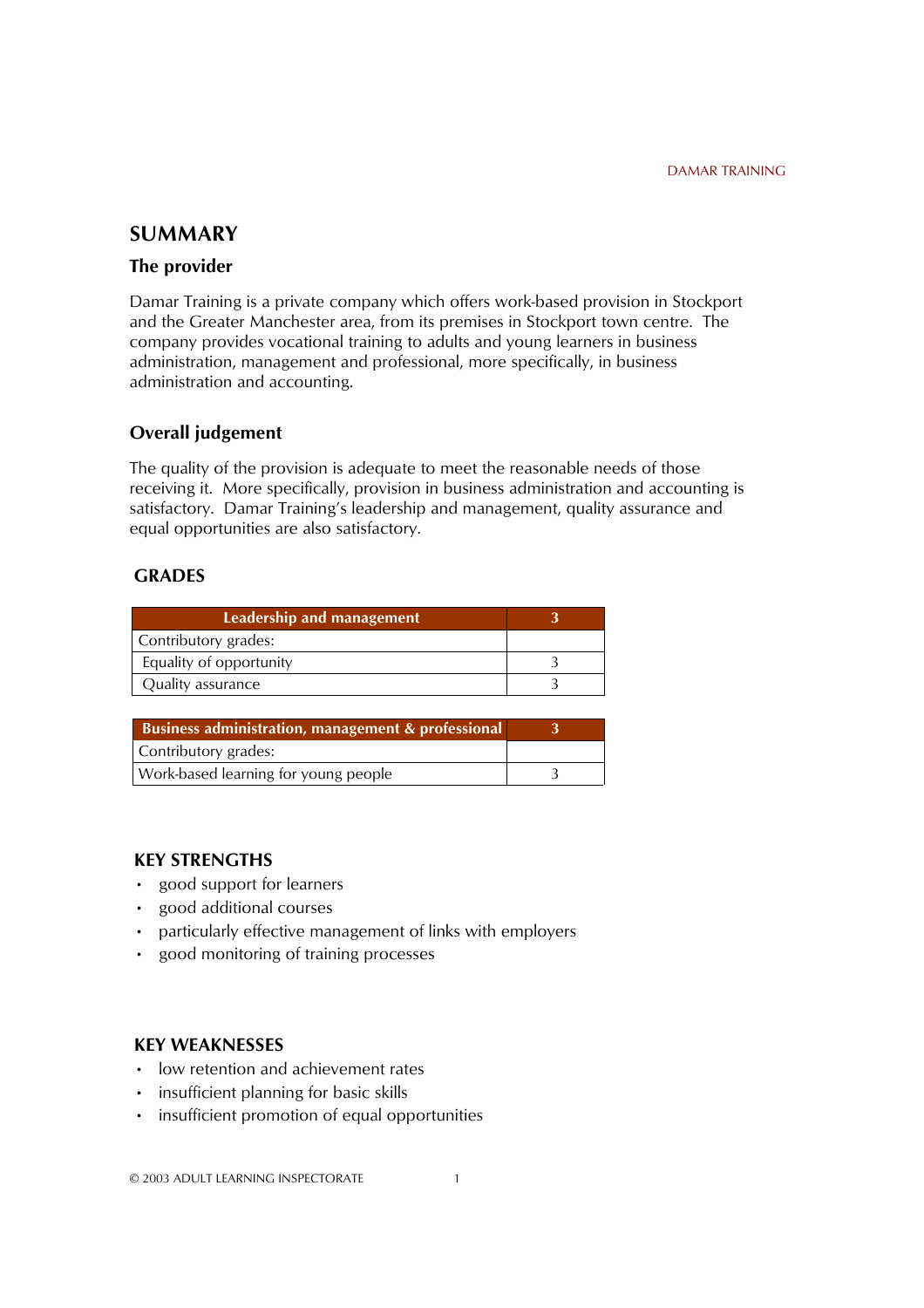# **OTHER IMPROVEMENTS NEEDED**

• better use of equal opportunities data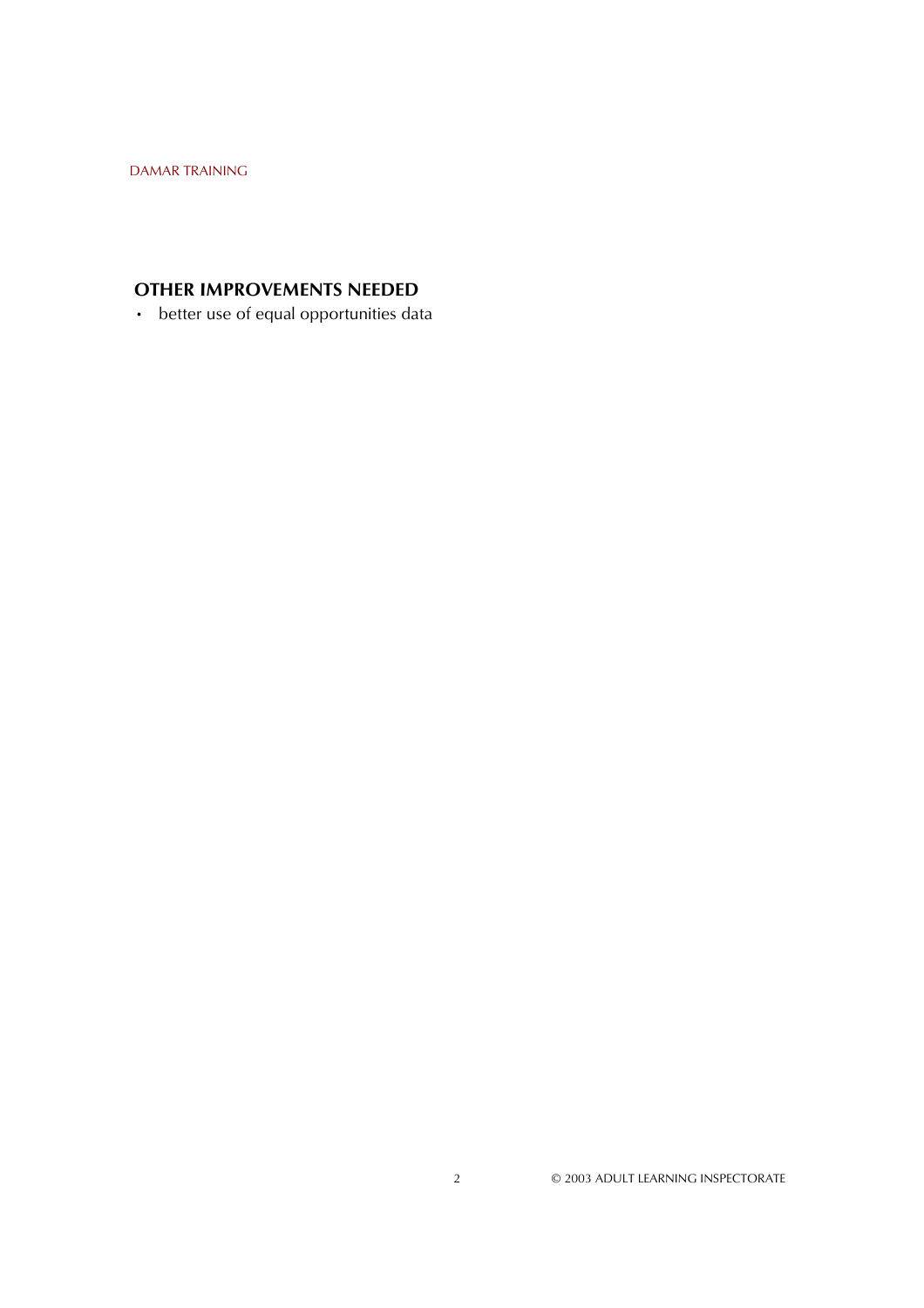#### **THE INSPECTION**

1. A team of four inspectors spent a total of 16 days at Damar Training (Damar) in March 2003. They interviewed 35 learners, 13 employers, and visited 14 workplaces. Inspectors held 19 interviews with the provider's staff, and observed three training sessions and a range of meetings to review learners' progress and assess the learners. Inspectors also examined 15 individual learning plans and assessed six portfolios. They studied a range of written material including the company's plans, policies and procedures. The inspectors examined the company's self-assessment report and its development plan, which was revised in February 2003.

Grades awarded to learning sessions

|                                                       | Grade 1 Grade 2   Grade 3   Grade 4   Grade 5   Grade 6   Grade 7 |  |  |  | <b>Total</b> |
|-------------------------------------------------------|-------------------------------------------------------------------|--|--|--|--------------|
| Business administration.<br>management & professional |                                                                   |  |  |  |              |
| <b>Total</b>                                          |                                                                   |  |  |  |              |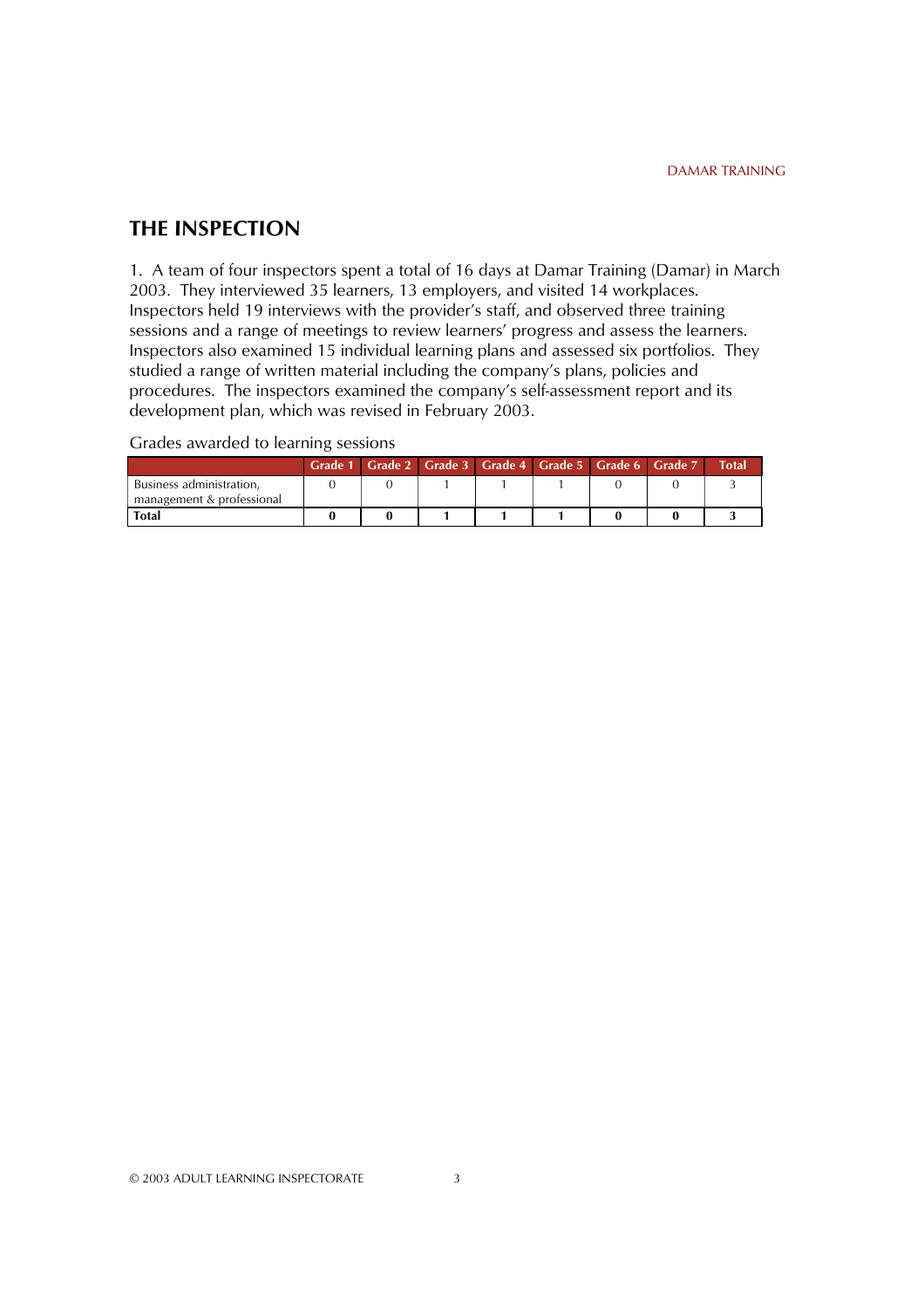# **THE PROVIDER AS A WHOLE**

#### **Context**

2. Damar was established in 1980 by the present managing director and is jointly owned by its managing director and finance director. The company operates from premises situated in the centre of Stockport. It provides work-based learning for young people, which is funded by Manchester Learning and Skills Council (LSC). It also carries out commercial training for individuals and businesses.

3. There are currently 149 modern apprentices on work-based learning programmes, of whom there are 90 foundation modern apprentices, 43 advanced modern apprentices and 16 learners on national vocational qualifications (NVQ) accounting training programmes at levels 2 and 3. The company has 14 full-time staff, of whom two are the directors, one is the training manager, one the business development manager, five are trainers and three have responsibility for learners' recruitment and schools liaison. Damar also employs two administrators.

4. Stockportís population, based on 2001 census is 284,402, 73.4 per cent of whom are employed in the service sector. In May 2002, the rate of unemployment in Stockport was 2 per cent compared with the national average of 3 per cent. The 1991 census shows that 2.4 per cent of the population of Stockport are from minority ethnic groups, compared with the national average of 6.2 per cent, although in some Stockport wards, there are considerably higher percentages. In September 2001, the proportion of school leavers in Stockport achieving five or more general certificates of secondary education (GCSEs) at grade C or above was 54 per cent, compared with the national average of 47.9 per cent.

#### **Work-based learning for young people**

5. All learners receive good individual support. Short-term action-planning for the learners is also good. The learners receive good guidance and planning advice for career progression. However, the retention and achievement rates of modern apprentices starting in 2000-01 is low. There are also insufficient resources for basic skills training. Some foundation modern apprentices in business administration progress slowly.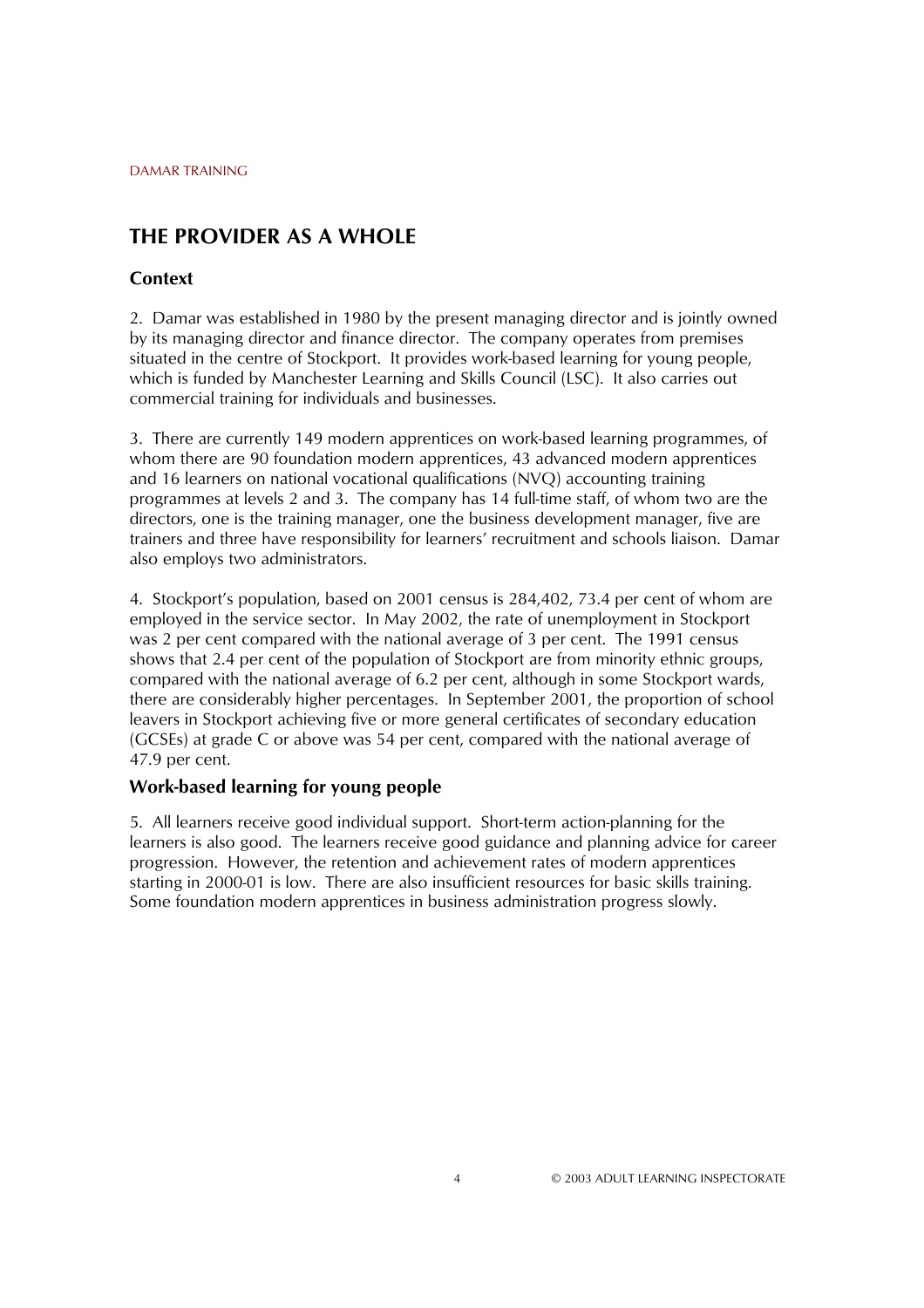## **LEADERSHIP AND MANAGEMENT** Grade 3

6. Two owner/directors jointly manage Damar. The finance director monitors the financial position of the company and has responsibility for the development of the companyís computing resources. The managing director is responsible for the strategic management of the company and its day-to-day management.

7. Operationally, Damar has been organised into two divisions. Damar Business College and Damar Training. Damar Business College offers advanced and foundation modern apprentice training and NVQ training. Damar Training provides a wide range of training courses to companies and private individuals in information technology and business training from its premises or from the companiesí premises. The staff operate across both divisions of Damar. The staff work within three teams, sales and recruitment, administration and training and assessment. The learners use the facilities and the provision of both divisions.

8. From an operational perspective, a training manager and a business development manager and 10 full-time staff support the managing director. There are three staff who co-ordinate recruitment of learners, work placements and schools liaison. There are five trainers, who have responsibility for training and assessment of the learners. There are also two administrative staff who support all the other staff. One of the trainers, who is an internal verifier, reports to the training manager.

9. Damar has an equal opportunities policy, a set of written procedures for quality assuring, and a quality assurance audit schedule. There are written procedures for handling complaints and grievances. Self-assessment has taken place since 1998. The most recent report was produced in October 2002 and was updated for the inspection in February 2003. In October 2002, Damar was accredited with the Investors in People award, a national standard for improving an organisationís performance through its people.

#### **STRENGTHS**

- **•** strongly focused strategic direction
- particularly effective management of links with employers
- **•** effective interventions on equal opportunities issues
- good processes to monitor training

#### **WEAKNESSES**

- lack of consistent management information system
- insufficient planning for basic skills
- insufficient promotion of equality of opportunity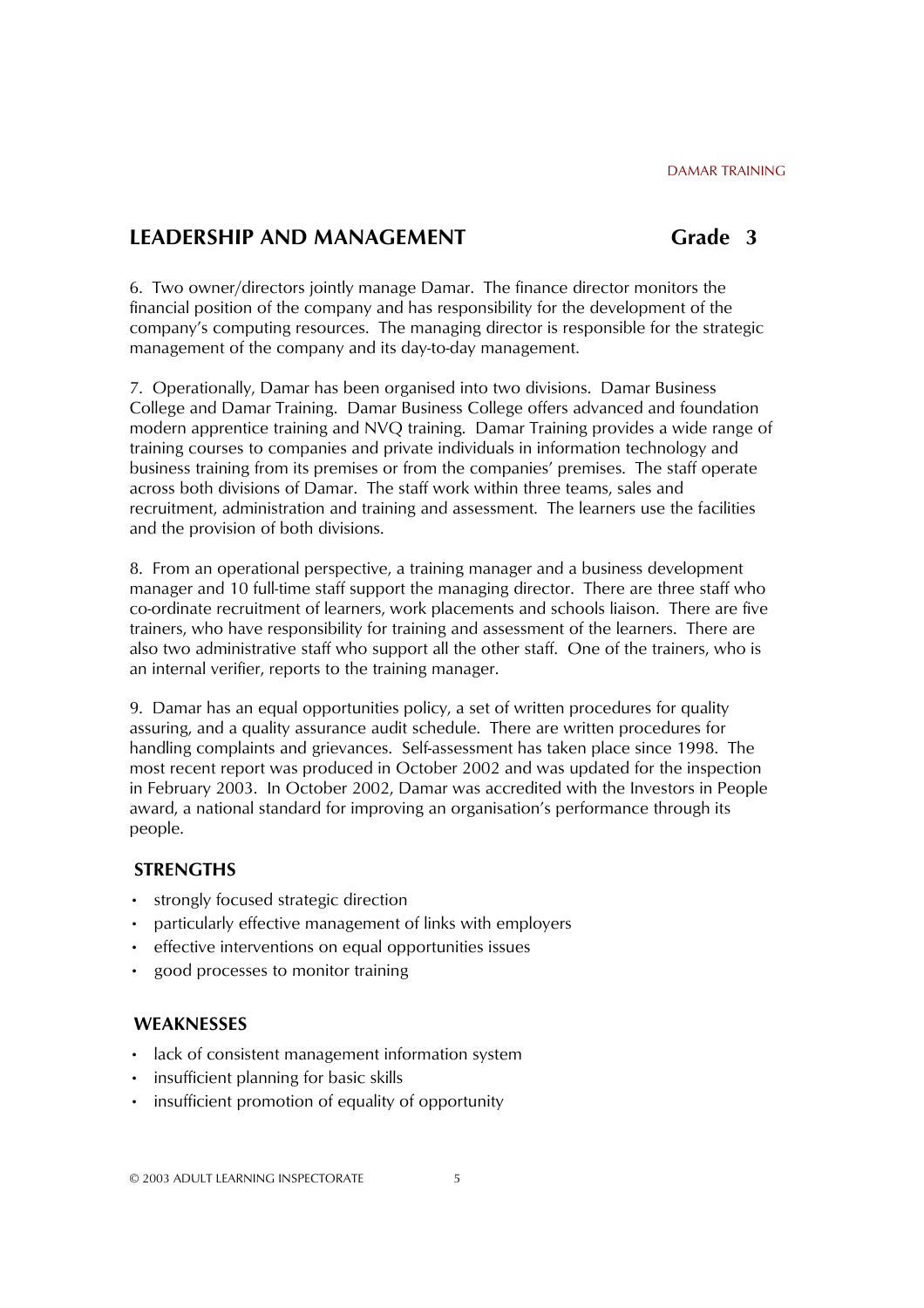#### **OTHER IMPROVEMENTS NEEDED**

- better communication of the criteria for selection of learners
- better distribution of notes from management meetings
- better use of equal opportunities data
- better access arrangements for learners with mobility difficulties

10. Damar has a strongly focused strategic direction. Following a restructuring in 2001, the company has taken strong and effective action to improve its quality of training. New staffing procedures have been adopted and some staff, who did not meet the required performance levels, were replaced with new staff. However, this has led to high staff turnover, which has had an impact on the progress of some learners. The companyís business plan was reviewed which now contains clear objectives. There are explicit priorities, which are well communicated and promoted within the company. The priorities include recruitment, retention and achievement targets. All staff have a good understanding of these priorities and are very clear about how they contribute towards achieving them in their day-to-day work. For example, all the learners' comments are dealt with promptly. The philosophy of continuous improvement, which is promoted by the managing director, is shared by staff who are keen to play their part in the development of the business. The managing director reinforces these priorities on a regular basis and maintains a strong leadership in this area. The managing director is closely involved with monitoring the quality of training, and through weekly meetings, monitors the progress of the learners. Damar is developing a good environment with learners benefiting from good resources which include up-to-date computing facilities.

11. Internal communication in Damar is satisfactory and staff have appropriate opportunities for regular, informal discussion with the director. There are regular, wellattended team meetings and communication events, which are well used to build effective teams. Notes are taken from these meetings, but they are not effectively distributed to all who attend.

12. All staff receive a full appraisal once a year, at which their performance and contribution in helping the learners is effectively monitored. New staff receive a good induction into Damarís priorities and challenges. There is also a good system for monitoring staff activities through monthly individual discussion with their manager. These discussions are effectively used to provide help and support for staff in meeting the needs of learners. There is a programme of staff development, which is linked to the companyís business plan, and many staff attend additional training courses to assist them in their roles. For example, staff have attended training courses in time management, assertiveness and first aid. All staff are appropriately qualified for their roles.

13. Damar is particularly effective at managing its links with employers. It has close contacts with many local companies and has a large database of those who may provide suitable work opportunities for the learners. Damar has developed a good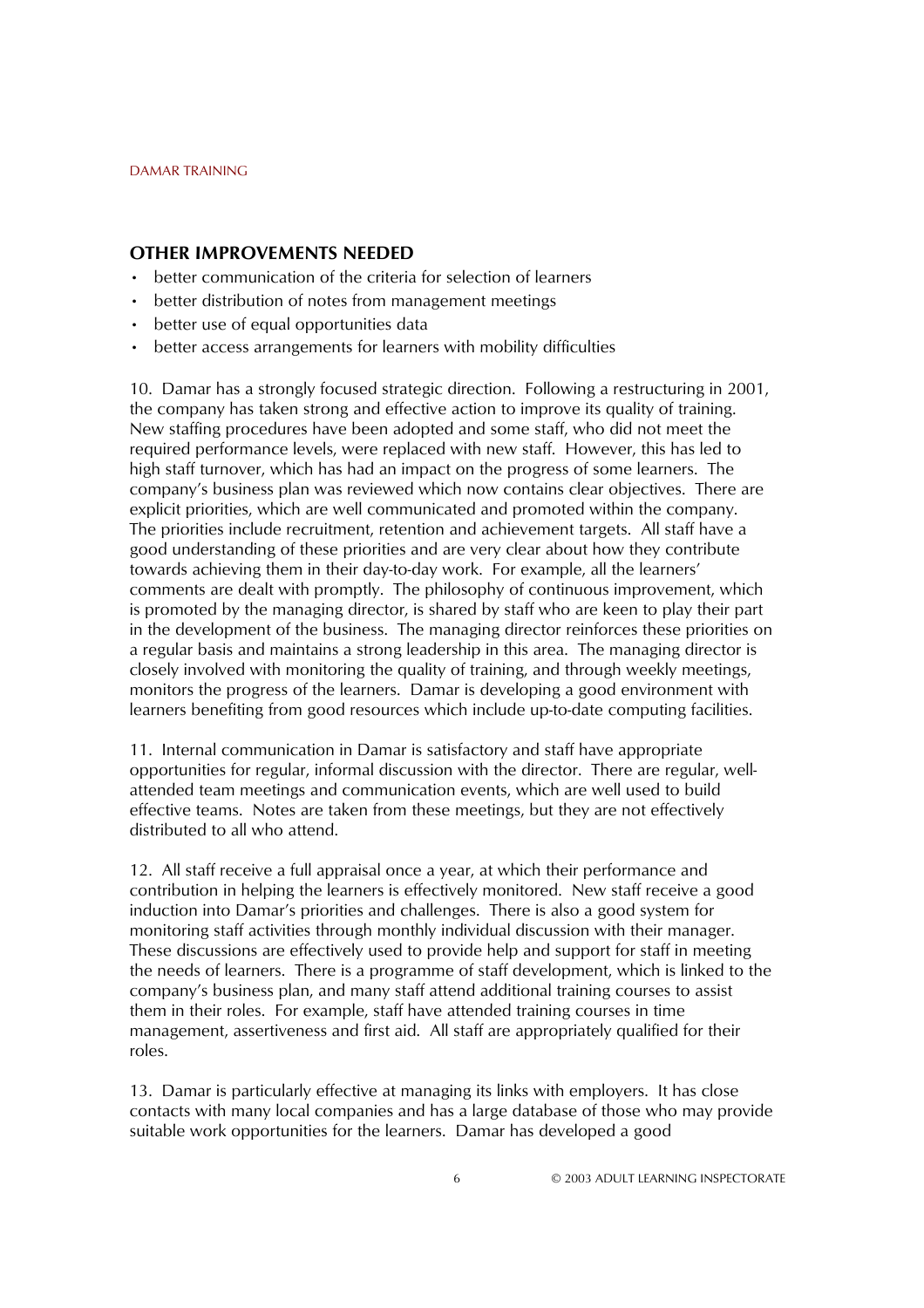understanding of the requirements of these companies and uses this knowledge productively. There are very effective arrangements for placing learners which are recruited directly from schools, or who are unemployed. For example, potential learners who are recruited from schools, or are unemployed take a written test and an interview as part of a selection process. This helps the learners to gain a good understanding of employers' requirements. The learners and employers value this arrangement. However, some learners are not fully informed of the selection criteria which Damar uses. For example, learners are not made aware that if their test scores are low, they may be refused a place with Damar. Those who are unsuccessful are directed to other, more suitable, providers. Damar has helped many learners to find full-time work within a few days of their recruitment interview and some have been offered more than one possible job. Damarís working relationship with many companies is long lasting and well used to provide opportunities for learners. For example, several of Damarís previous learners have been promoted to senior positions in these local companies and are now effective workplace supervisors for current learners. This strength was only partially recognised in the self-assessment report.

14. Damar has not developed sufficient arrangements to support learners who require help with basic skills. This weakness was not recognised in its self-assessment report. Arrangements for identifying basic skills needs in learners who are already employed are unsatisfactory. For example, Damar does not use any systematic tests or assessment methods, relying only on subjective judgements of the trainers. Damar has not collected sufficient information to assess how many of its learners require help and has not made adequate plans to provide any specialist support for these learners.

15. Damar uses a commercially designed management information system and three databases, which provide information on learners' gender, ethnicity, retention and achievement. However, some of these data are not accurate and the databases provide inconsistent operational information. For example, there are discrepancies between the data for the LSC's contract compliance and the learners' achievement and retention information. The achievement and retention figures in the companyís self-assessment report did not provide Damar with accurate information about the progress of its learners, even though its self-assessment report identified low achievement and retention as a weakness. The company is in the process of developing a new management information system. This weakness was recognised in the self-assessment report.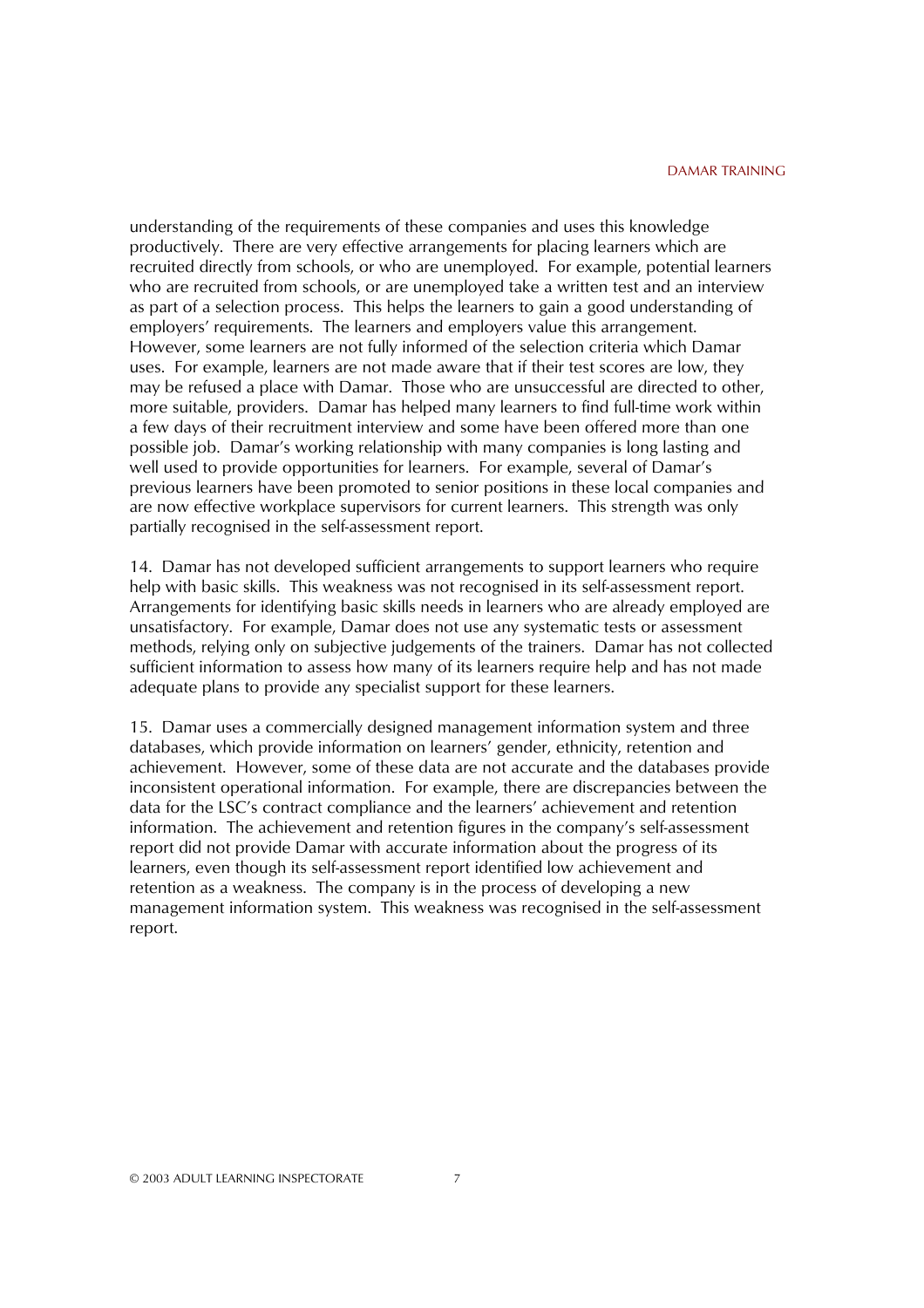#### **Equality of opportunity**

#### **Contributory grade 3**

16. The responsibility for equal opportunities lies with the managing director of Damar. The company has a comprehensive equal opportunities policy, which is annually reviewed. Detailed procedures covering complaints, bullying and harassment support this policy. The learners receive this information during their induction through a presentation and written material. Most learners are aware of their rights and responsibilities. Accounting learners study their rights and responsibilities at work as part of their modern apprenticeship framework. Equal opportunities also features in the induction of Damar's new staff.

17. Damar takes learners' complaints very seriously and responds to them systematically and thoroughly. It also maintains a record of these complaints. Managers and staff intervene effectively to tackle equal opportunities issues affecting learners at work. They deal with these issues sensitively, decisively and promptly. There are good procedures established to ensure that learners who are affected by their employer's poor practice or poor implementation of equal opportunities policies are found new work placements. Damar no longer places learners in work placements where there have been problems with equal opportunities.

18. Damar collects information on equal opportunities, but this information is not always used in decision-making and planning of programmes. Data on equal opportunities are collected on gender, ethnicity and disability, but these data are not systematically used to monitor the effectiveness of Damar's policies and practices on equal opportunities.

19. Damar does not promote equality of opportunities adequately. The company relies on its open-door policy to attract learners from under-represented groups. Equal opportunities is not sufficiently reinforced during the learnersí progress review. There is an insufficient range of positive equal opportunities images in Damar's promotional, publicity and training materials. The companyís marketing activities do not systematically inform the under-represented groups of Damarís provision and its resources. Damar does not actively promote equal opportunities with the employers and has an inadequate approach with some work-placement providers in explaining its expectations regarding equal opportunities. The company did not identify this weakness in its self-assessment report.

20. There are adequate arrangements for learners with restricted mobility through partnership with the local connexion services, but these arrangements require further improvements.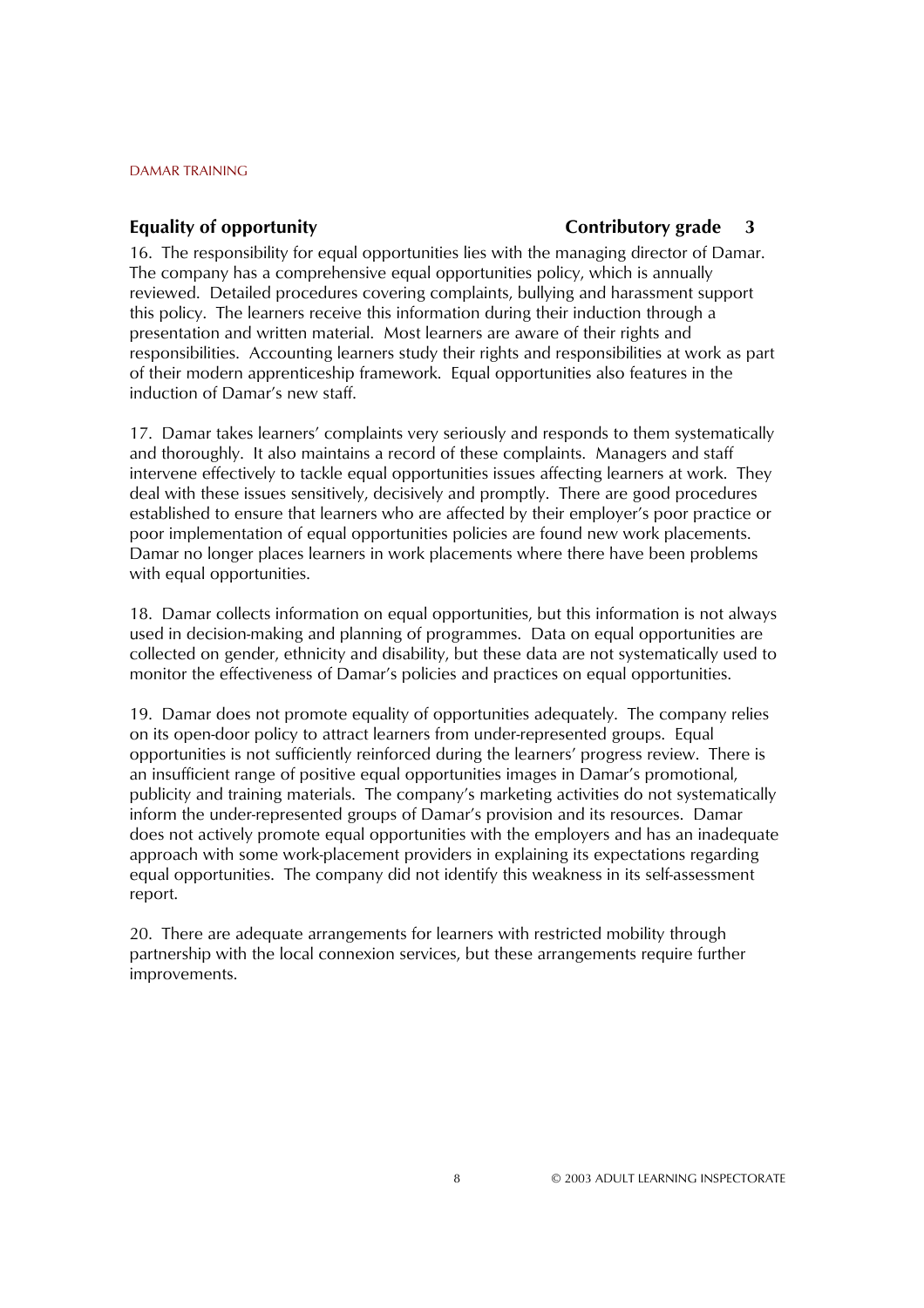#### **Quality assurance**

#### **Contributory grade 3**

21. Damar has good arrangements for monitoring the quality of the training processes. Each trainer is responsible for a group of learners and the implementation of an extensive written procedure, which details all the elements of the learning process. This enables the learners to follow a well-structured training programme. Compliance with these procedures is audited regularly and there is an effective system for changing the procedures for improvements. For example, there are regular and thorough checks to ensure that recruitment procedures are closely followed, that all new learners are visited in the workplace shortly after their start date and that all subsequent reviews and visits to learners take place promptly.

22. There are satisfactory arrangements for collecting feedback from learners and employers about training. Damar uses a wide variety of written questionnaires and telephone surveys. Return rates for questionnaires are high. Damar is also effective at encouraging learners to register complaints when they are unhappy about any aspect of their training or to record compliments when they have received good service. They investigate any adverse comments or complaints thoroughly and take appropriate corrective action quickly.

23. There are satisfactory arrangements for observing training sessions and giving appropriate feedback on training techniques. Arrangements for internal verification are also satisfactory. Internal verification is carried out regularly and is adequately planned. The outcomes are recorded on an internal verification sheet. The written feedback on observations is detailed, but is sometimes descriptive rather than evaluative, providing insufficient information about what has been done well and what might be improved. The internal verification of portfolios is regular, but again, some of the written feedback lacks detail.

24. Damarís self-assessment report provides a satisfactory assessment of the quality of its training provision. It has correctly identified most strengths, although it also identifies a few standard practices as strengths. A few weaknesses have also been omitted and some, which have been identified, have no significant impact on learners. Inspectors gave the same grades as the grades given in Damar's self-assessment report.

#### **Good Practice**

*Damar has a good scheme for celebrating the success not only of its learners and staff, but also of any employers and workplace supervisors who have helped learners to achieve success. Staff, learners and employers are all presented with small awards and certificates to mark their achievements and success is widely publicised in Damarís internal newsletter.*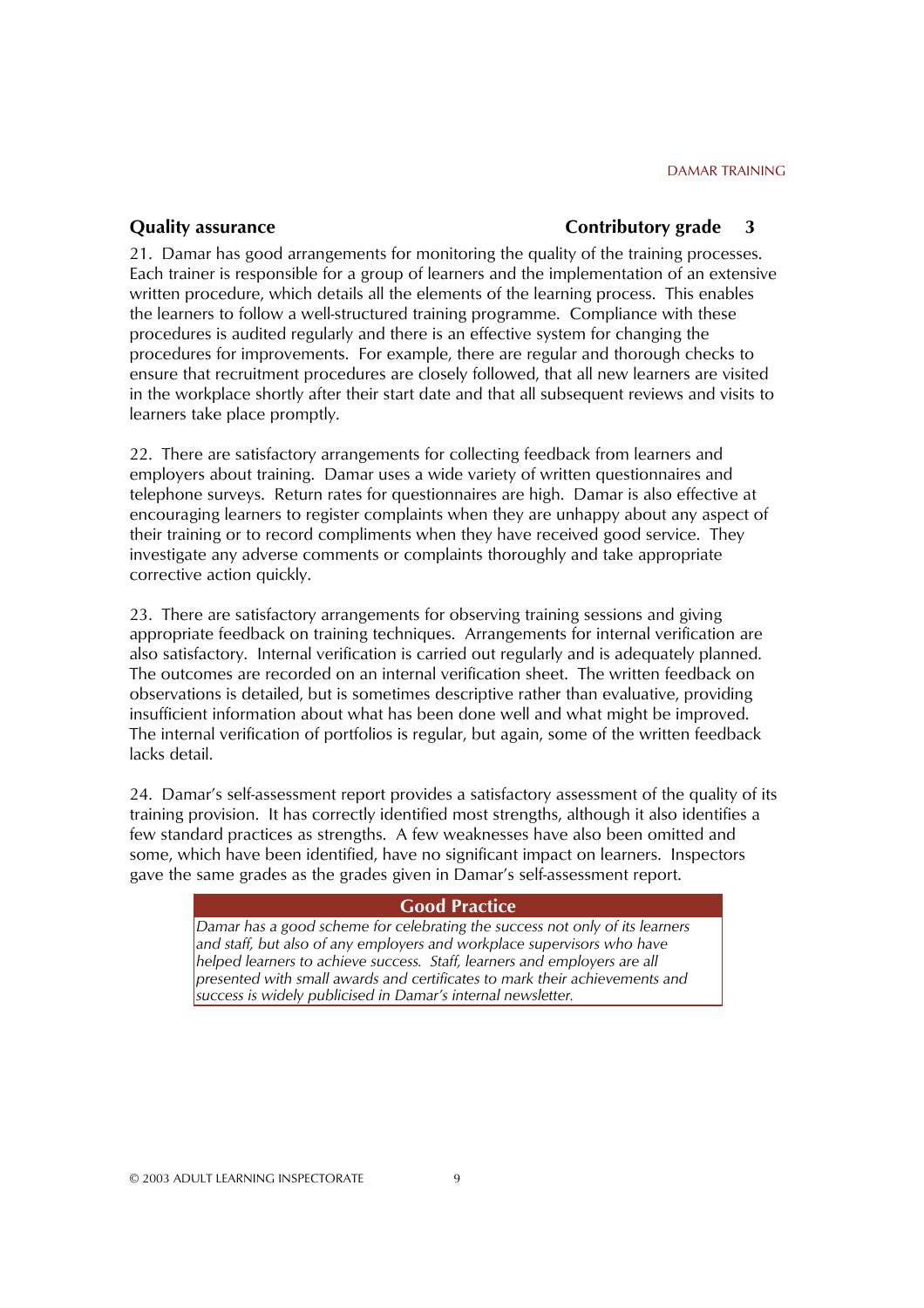## **AREAS OF LEARNING**

#### **Business administration, management & professional Grade 3** Grade 3

| <b>Programmes inspected</b>          | Number of<br><b>learners</b> | <b>Contributory</b><br>grade |
|--------------------------------------|------------------------------|------------------------------|
| Work-based learning for young people | 149                          |                              |

25. There are 149 learners in business administration and accounting, all of whom are employed. There are 90 foundation modern apprentices in business administration training and 16 in accounting training. There are also 43 advanced modern apprentices, of whom 35 are in business administration training and eight in accounting training. Learners can start training at any time of the year. Learners are recruited through direct enquiries from employers and learners, through the referral services, or in response to marketing activities. The recruitment process includes a presentation to the learners about Damar, its facilities, the range of qualifications offered, and the companyís objectives, an interview and an initial assessment. The learners who are already employed and have been referred by their employers do not take the initial assessment. Parents are invited to attend the presentation and the interview sessions. Induction takes place at Damarís premises or in the workplace.

26. All modern apprentices are visited in the workplace for training and assessment of their NVQ and key skills. Most of the learners are visited every four weeks except for those learners who attend day-release who are visited every four to eight weeks, depending on their needs. Learners have a formal progress review every 12 weeks. There are five qualified assessors, all of whom assess business administration, and one who assesses accounting. There is one qualified internal verifier.

| <b>Work-based learning for young people</b> |          |      |         |      |         |      |     |      |     |      |     |      |     |      |     |               |
|---------------------------------------------|----------|------|---------|------|---------|------|-----|------|-----|------|-----|------|-----|------|-----|---------------|
| <b>Advanced modern</b><br>apprenticeships   | 2002-03  |      | 2001-02 |      | 2000-01 |      |     |      |     |      |     |      |     |      |     |               |
| (AMA)                                       | No.      | $\%$ | No.     | $\%$ | No.     | $\%$ | No. | $\%$ | No. | $\%$ | No. | $\%$ | No. | $\%$ | No. | $\frac{0}{0}$ |
| Number of starts                            | 17       |      | 40      |      | 56      |      |     |      |     |      |     |      |     |      |     |               |
| Retained*                                   | $\Omega$ |      | 4       | 10   | 34      | 61   |     |      |     |      |     |      |     |      |     |               |
| Successfully completed                      | $\Omega$ |      | 4       | 10   | 27      | 48   |     |      |     |      |     |      |     |      |     |               |
| Still in learning                           | 17       |      | 25      | 62   |         |      |     |      |     |      |     |      |     |      |     |               |

The following tables show the achievement and retention rates available up to the time of the inspection.

\*retained learners are those who have stayed in learning for at least the planned duration of their training programmes, or have successfully completed their programme within the time allowed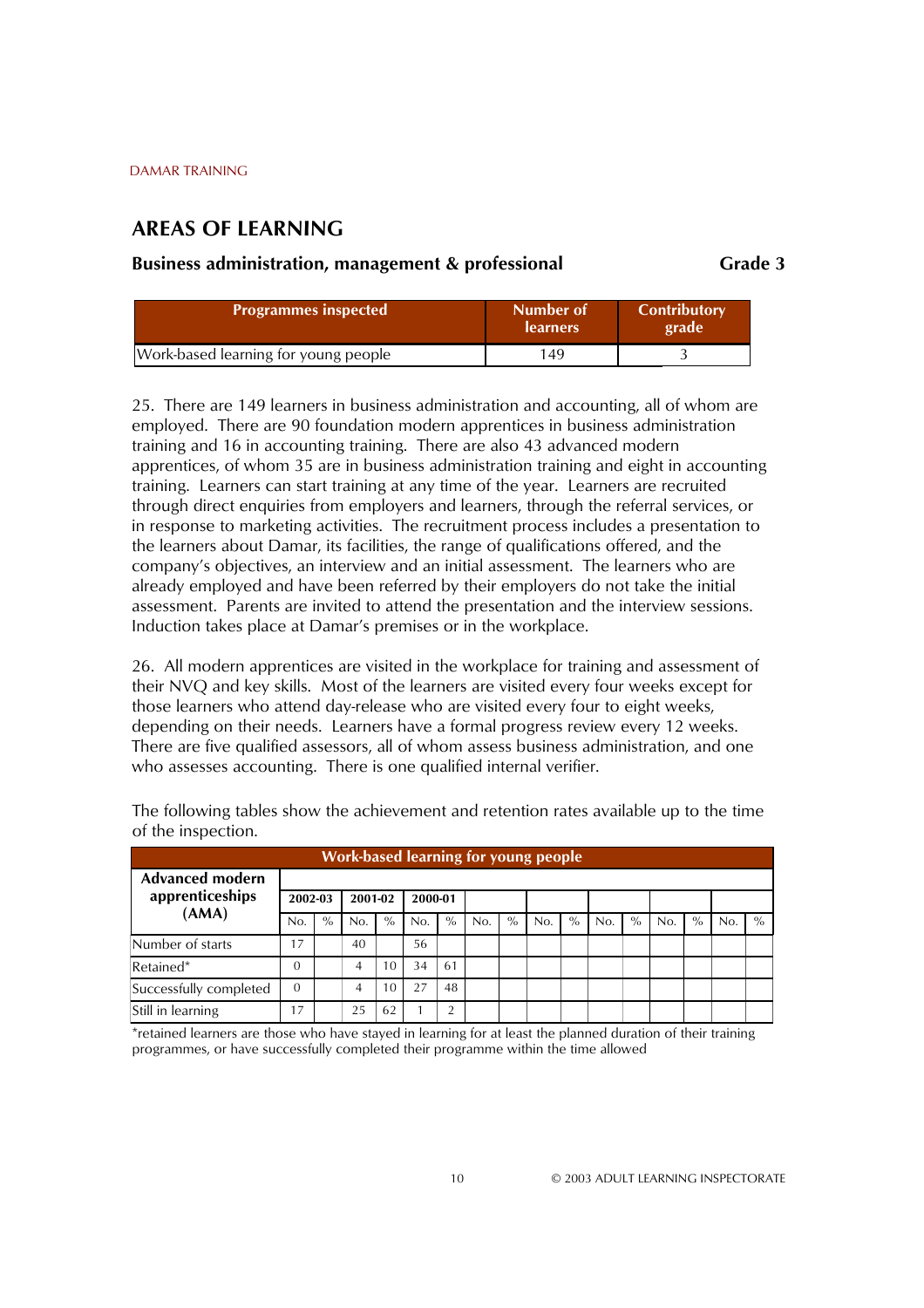| <b>Work-based learning for young people</b> |          |      |         |      |         |      |     |      |     |      |     |      |     |      |     |      |
|---------------------------------------------|----------|------|---------|------|---------|------|-----|------|-----|------|-----|------|-----|------|-----|------|
| <b>Foundation modern</b><br>apprenticeships | 2002-03  |      | 2001-02 |      | 2000-01 |      |     |      |     |      |     |      |     |      |     |      |
| (FMA)                                       | No.      | $\%$ | No.     | $\%$ | No.     | $\%$ | No. | $\%$ | No. | $\%$ | No. | $\%$ | No. | $\%$ | No. | $\%$ |
| Number of starts                            | 49       |      | 117     |      | 66      |      |     |      |     |      |     |      |     |      |     |      |
| Retained*                                   | $\Omega$ |      | 11      | 9    | 31      | 47   |     |      |     |      |     |      |     |      |     |      |
| Successfully completed                      | $\Omega$ |      | 11      | 9    | 27      | 41   |     |      |     |      |     |      |     |      |     |      |
| Still in learning                           | 40       |      | 62      | 53   | 4       | 6    |     |      |     |      |     |      |     |      |     |      |

\*retained learners are those who have stayed in learning for at least the planned duration of their training programmes, or have successfully completed their programme within the time allowed

#### **STRENGTHS**

- particularly good range of on-the-job training
- good additional training
- good short-term action-planning

#### **WEAKNESSES**

- low retention and achievement rates
- $\cdot$  insufficient resources for basic skills needs
- some slow progress for foundation modern apprentices in business administration

#### **OTHER IMPROVEMENTS NEEDED**

- more effective use of initial assessment
- higher attendance of learners at the off-the-job training

27. The learners benefit from good employers who offer a varied and appropriate range of learning opportunities and support the learners' training. Staff at Damar have established productive links with these employers, which enables them to find highly suitable employment opportunities for learners. For example, the learners have been placed in solicitors and accountancy firms, architectural companies, and financial and retail businesses. Each learner's abilities and interests are carefully and thoroughly considered to ensure that the work they are required to do is relevant to their individual needs and aspirations. Damar monitors the job specifications to ensure that learners are given suitable learning opportunities and can achieve their NVQ.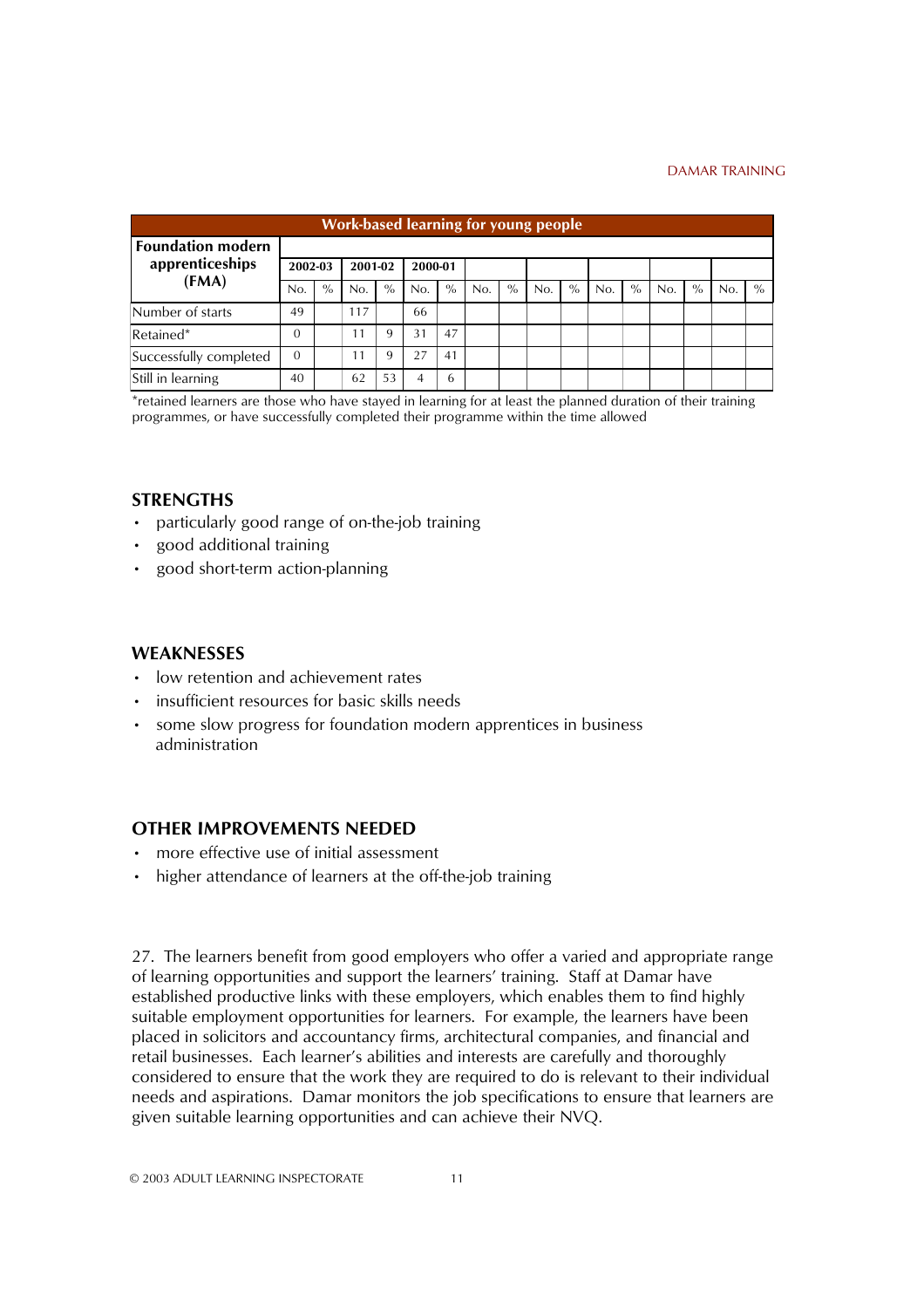28. Damar provides day-release training for NVQs and key skills in addition to a range of commercial specialist courses, which learners can access. Courses offered include telephone and presentation skills, a range of information technology courses, customer service and a range of NVQ-specific courses such as costing and double-entry book keeping. Some employers do not give learners the opportunity to attend off-the-job training at Damarís premises. For these learners, the monthly visits from assessors are well structured to ensure that sufficient time is allowed to provide individual training, coaching and support.

29. Short-term action-planning for learners is good. At every visit, the trainer and learner agree on an action plan. This sets out the schedule of work which the learner will do before the next visit. The actions have clear achievement dates linked to NVQ and key skills units. Elements of key skills are also clearly planned and are mostly integrated in the learner's work. The targets are negotiated with the employers so that appropriate learning opportunities can be provided. Many employers support these action plans and agree to changes in the learner's work so that the learner can meet their qualification requirements. For example, a learner was given work in the payroll department for a short period in order to prepare a manual payroll to meet the accounting requirements. Another learner was given the opportunity to prepare the value added tax (VAT) return. Each progress monitoring visit starts with a thorough discussion of the progress of the action plan. During the workplace visits, a wide range of assessment methods are used, including observation of the learner at work and witness testimonies written by employers.

30. The learners receive good additional training at Damarís premises. Learners are encouraged to attend free-of-charge, in-house courses, which are provided on a commercial basis for Damarís customers. These include vocational tasters in business administration, information technology, confidence-building, health and safety, presentation skills and a range of customer-care day courses. From the beginning of the training programmes Damar encourages learners and employers to consider suitable routes from foundation to advanced modern apprenticeships and beyond and to attend other courses for career progression and financial enhancement. This approach motivates the learners and engages the employers in supporting the learnersí training and progression. The learners benefit from these additional training opportunities and the acquired skills. Significant numbers of learners are very clear about their progression options and career plans and are taking steps to realise their plans. There are a number of learners who have been promoted and are progressing to the next level of qualification.

31. Retention and achievement are low. This weakness was identified in Damarís selfassessment report. During the period 2000-2001, of the 56 advanced modern apprentices who started their programme, only 48 per cent completed all the targets on their modern apprenticeship framework. During the same period, only 41 per cent of foundation modern apprentices completed all the targets on their framework. Retention rates are similarly low but have significantly improved during the past two years. Damar